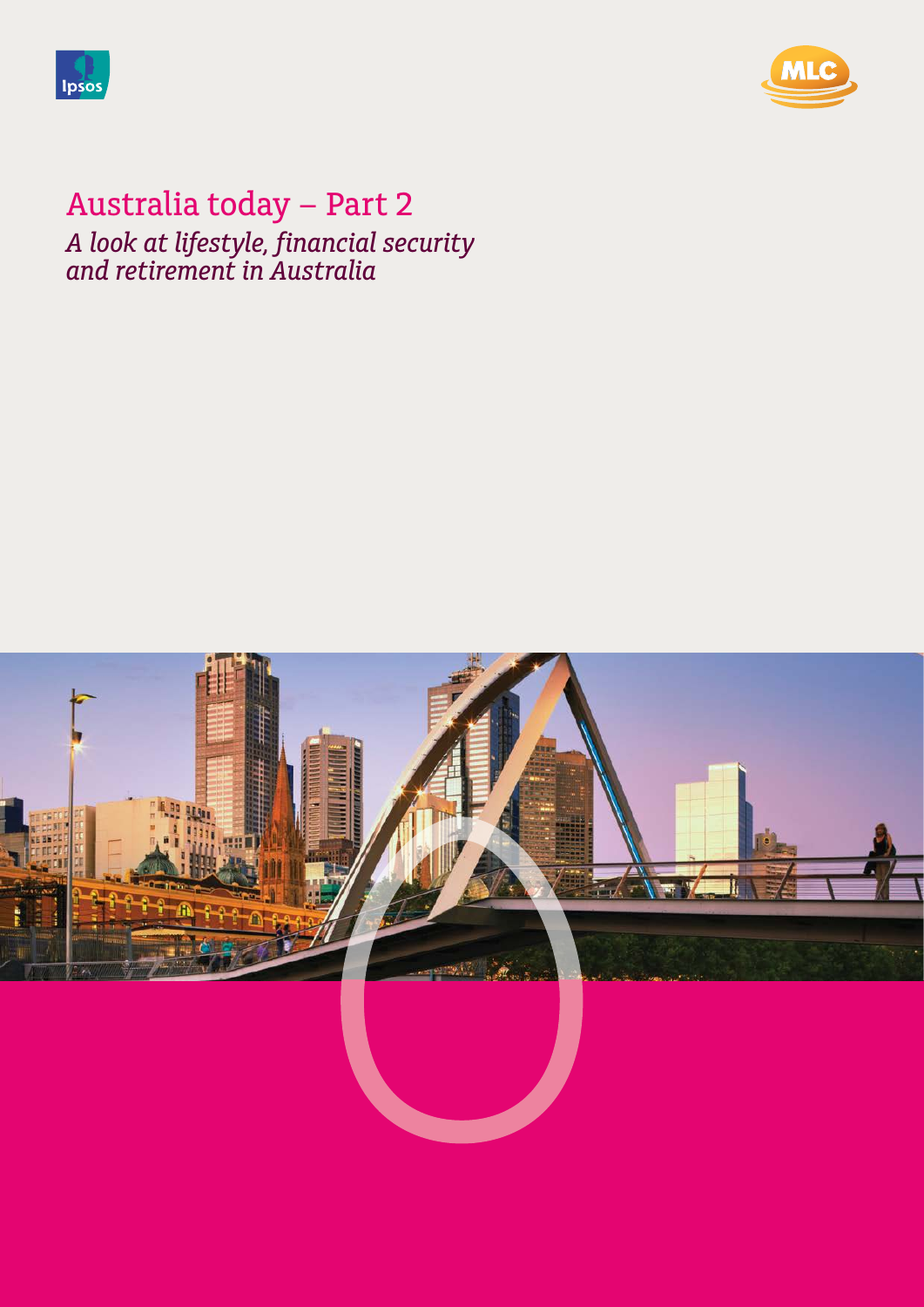

# *Part 2* **Are we worried about the future?**

#### **Contents**

| Executive summary of research<br>findings – Part 2                              | 2      |
|---------------------------------------------------------------------------------|--------|
| Research findings:<br>Part 2 - Are we worried<br>about the future?              | 3<br>3 |
| Maintaining our lifestyle<br>and financial security are<br>our top priorities   | 3      |
| We're not sure if the next<br>generation will enjoy the<br>same lifestyle as us | 4      |
| About IPSOS and MLC                                                             | 5      |

#### **Australia today – Part 1**

Australia today – Part 1, 'We're all in the middle, aren't we?', is available for download **[mlc.com.au/australiatoday](http://www.mlc.com.au/australiatoday)**

## **Executive summary of research findings**

#### Maintaining our lifestyle and financial security are our top priorities

Close to three in five (56%) were *concerned about being able to maintain their lifestyle in 10 years' time*, while almost 1 in 5 (17%) indicated that they will be relying on family inheritance to pay off their mortgage or ensure their financial security. This sense of insecurity led many to believe that they would not be able to fund their own retirement, with two in five (43%) agreeing that they would be relying on the Australian government.

#### We're not sure if the next generation will enjoy the same lifestyle as us

As the cost of living and the mortgage rule the financial lives of most Australians, many worry that today's young people will struggle to build the same kind of life their parent's generation has enjoyed—one third (33%) of all parents in the survey *believed their children won`t be able to live the same lifestyle as them*.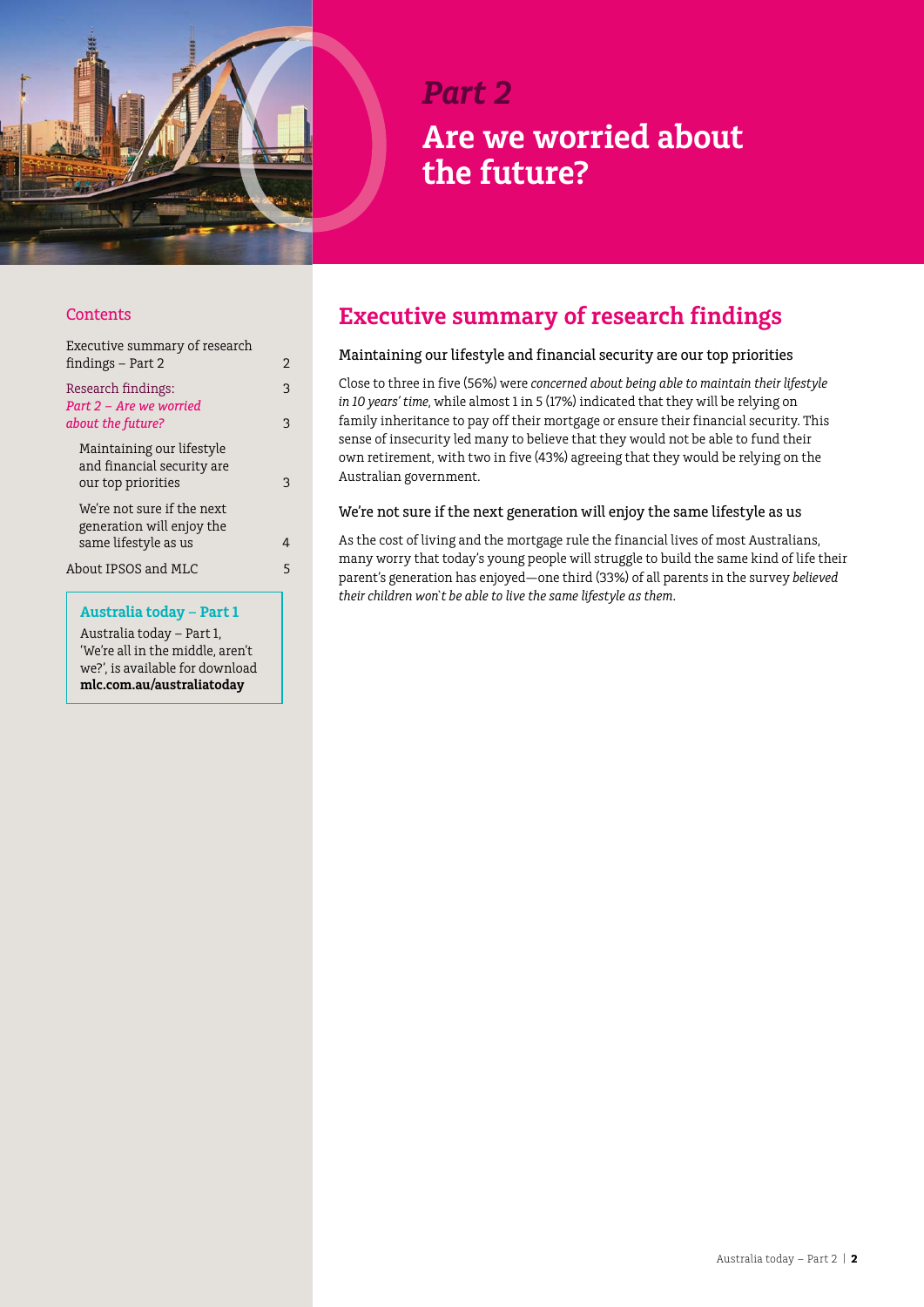# <span id="page-2-0"></span>**Research findings:** *Part 2 – Are we worried about the future?*

#### **Maintaining our lifestyle and financial security are our top priorities**

Despite avoiding slipping into recession during the GFC and continuing economic growth since then, consumer confidence in Australia has remained shaky.

According to *Ipsos Issues Monitor*, an on-going survey of 1000 Australians each month, 'the economy' has been top of mind since September 2014 (ahead of healthcare, unemployment, crime and the cost of living), with one in two Australians listing it in their three most important issues facing Australia.

As already highlighted, the mortgage and the cost of living are considered the greatest financial burdens on Australian households, but they are not the only factors driving lacklustre consumer confidence. Recent qualitative research by the *Ipsos Mind & Mood Report* suggests that anxiety around job security and concerns over the postmining boom economy are also behind poor confidence.

*'It's tough these days. You have to work hard to keep your job. If you've got a good one, you're lucky'.* 

*'I wonder what sort of future my kids will have. There's not going to be much left for them after the mining booms over.'*

These concerns were mirrored by the results of this research: with a third of all participants (35%) agreeing that they were concerned about their job security. Trepidation was more acute amongst the newest/latest migrant community: those who had moved to Australia within the preceding four years (78%) were significantly more worried about their job security than those who had been in Australia for longer (32% amongst those who had lived in Australia for more than a decade).

When research participants were asked about their goals for the future, maintaining their standard of living emerged as the top priority. **Close to three in five (56%) were concerned about being able to maintain their lifestyle in 10 years' time**, with those aged 50–70 (61%)—who are more likely to be either already retired or approaching retirement—more likely to worry about being able to keep the same lifestyle .

When it came to the long-term future, some were looking to other sources to heighten their sense of financial security. **Almost 1 in 5 (17%) indicated that will be relying on family inheritance to pay off their mortgage or ensure their financial security**. This was higher amongst those who believed their parents to be a higher class than them (55% of those who believed their parents were upper class and 20% of those who believed their parents were upper middle class) and those who went to a private school (24%).

**Two in five (43%) did not believe they would be able to fund their lives postwork**, having agreed that they would be relying on the Australian government in their retirement. As anticipated those aged 50–70 were more likely (49%) to agree with this statement, while those aged 25–29 were much less likely to agree (33%).

Additionally, 53% of those currently retired are relying on the government and 44% of those transitioning to retirement will rely on the government, which suggests that reliance on the government will decrease as younger generations age and move into retirement because they have accumulated greater super savings than older generations, significantly increasing their ability to fund their own retirement.

Not surprisingly, reliance on the government was significantly lower amongst high-income householders: \$100,000–\$149,000 (33%), \$150,000– \$199,000 (24%) and \$200,000 + (14%). **Those who used financial advisers or planners (27%) were also significantly less likely to say they would rely on the government in retirement.**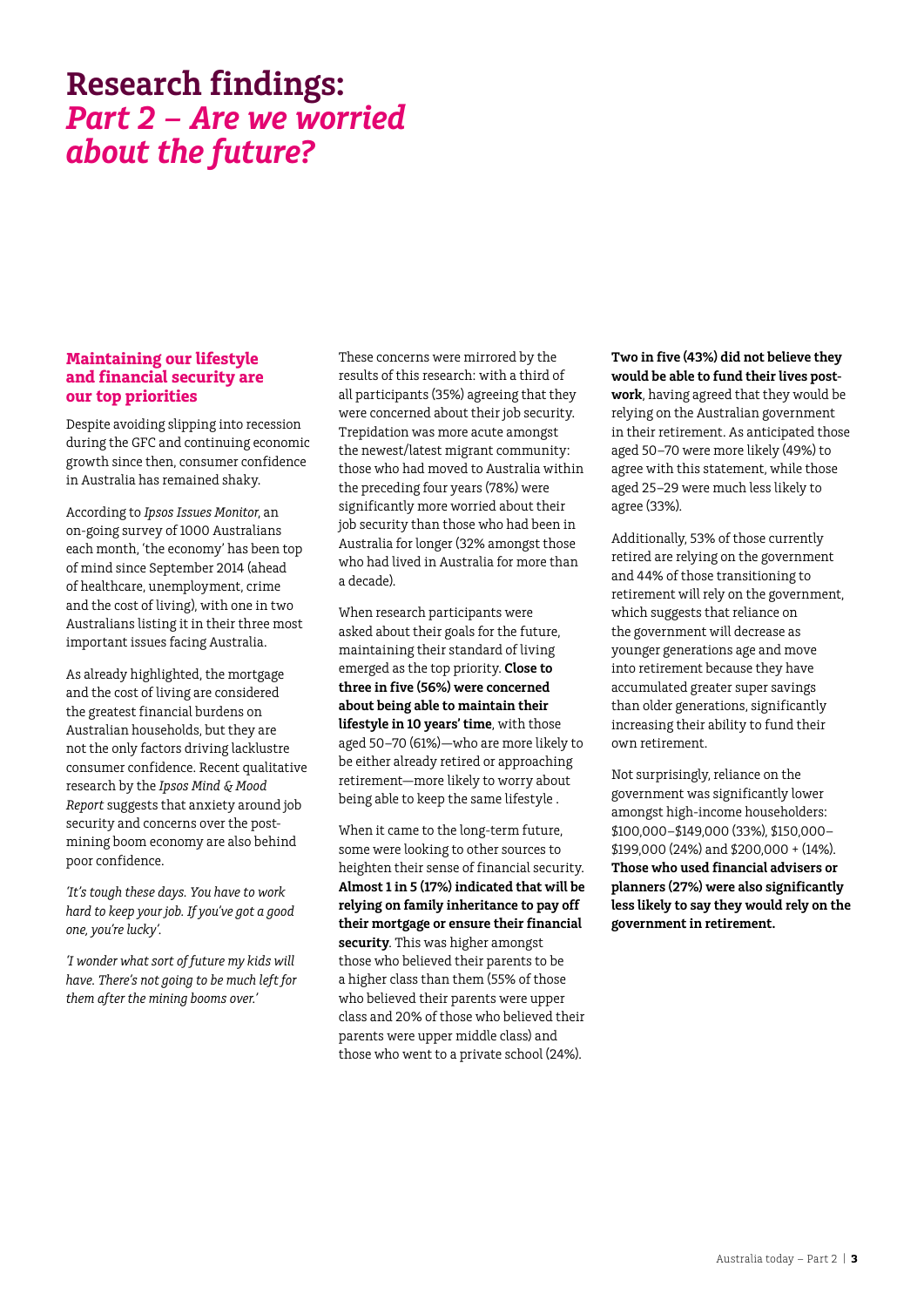## <span id="page-3-0"></span>Research findings: *Part 2 – Are we worried about the future?*

#### **We're not sure if the next generation will enjoy the same lifestyle as us**

*'The kids will never be able to buy a house here in Sydney. They'll have to move away or they'll be renting all of their lives.'*

*'I don't know how the kids will ever be able to afford a house in Sydney.'*

As the cost of living and the mortgage rule the financial lives of most Australians, many worry that today's young people will struggle to build the same kind of life their parents enjoyed one third **(33%) of all parents in the survey believed their children won`t be able to live the same lifestyle as them.** 

Much of this anxiety has been fuelled by the increase in housing prices over the last five years, leaving many to ponder the possibility that the next generation may well be the first to be locked out of the Australian dream of owning their own home.

Indeed, the percentage of affordable homes and units in our biggest cities continue to dwindle—just 7.8% of homes and 16.3% of units in Sydney have sold for \$400,000 or less (and 23.8% of houses and 58.7% in Melbourne) this year so far,**<sup>1</sup>** while the percentage of mortgages held by first-home buyers also continues to slide, down from 10.1% in April 2014 to 7.4% in June 2015.**<sup>2</sup>**

According to *Ipsos Mind & Mood Report* research participants, those with school age children can't see how their offspring will ever be able break into the housing market when they hit adulthood.

*'I'm worried about my kids. How will they afford to buy a house in the future? How will they afford to live with the cost of living these days?'*

*'It's going to get to a point where it's impossible. I've got a 13 year-old and an 11 year-old—when they get to their 20s how will they be able to afford a house?'*

*'Even now you need to start with a loan of 500 or 600 thousand dollars—your first loan! In another seven years what's it going to be like? People will be renting all their lives.'*

**A different life for the next generation**

Concern over real estate becoming unaffordable for the next generation was not limited to those living in our most expensive capital cities. Even those in regional areas worried about their children's prospects.

*'When I bought my first house here [in Townsville], we paid \$94,000. Your average house now here is around the \$300– \$400,000 mark. For someone just out of school who isn't earning more than \$40,000, it's just not possible. They just can't get there.'*



*Q22. Please indicate the extent to which you agree with each statement. Base: all; n=2038*

- **1** Figures as of June 2015, CoreLogic RP Data Property Pulse, August 2015, http://corelogic.com.au/news/the-proportion-of-sales-below-400-000 keeps-falling
- **2** Figures as June, 2015, AFG Mortgage Index, July 2015, http://www.afgonline.com.au/wp-content/uploads/2015/07/AFG-June-Mortgage-Index.pdf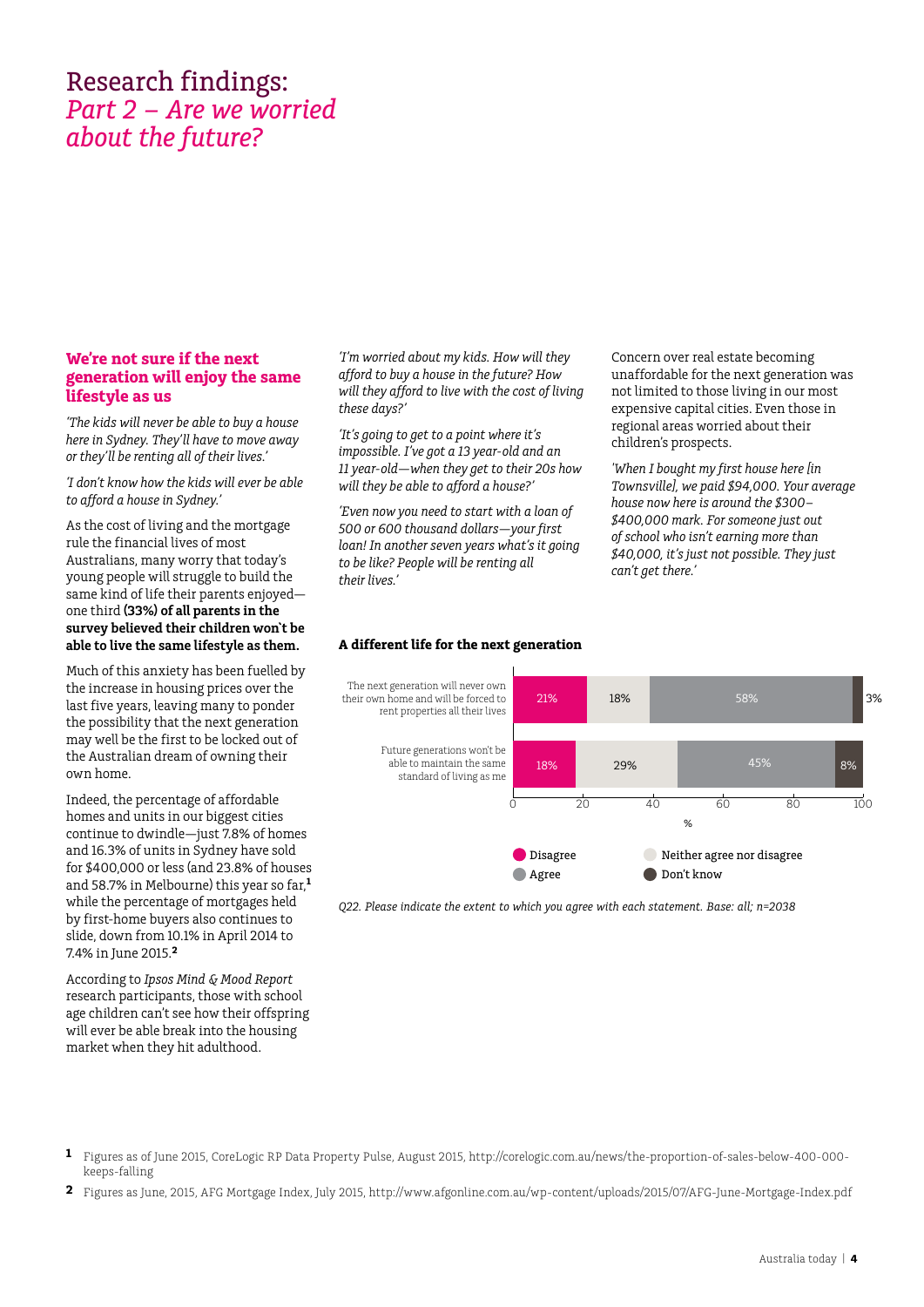# <span id="page-4-0"></span>**About IPSOS and MLC**

The following section outlines the sampling, weighting and analysis used in this research.

#### **Sampling**

- National sample of n=2038, aged 25–70 collected through an online panel during August 2015. Gender, age and location quotas and weights were applied to ensure the sample was representative of the population
- Age, gender and location quotas were used in fieldwork. These were calculated on the ABS's 2011 Census data.
- This sample size has a maximum Bayesian margin of error of +/- 2.2% at 95% confidence, as depicted below. This means that if the study was repeated, a result of 50% could fall in the range of 47.8% and 52.2% and still be a reliable and valid finding. It should be noted that the margin of error decreases more slowly as sample sizes increase (for example, a sample of n=3000 would only decrease the maximum error by +/- 0.4%).

### **Weighting**

- Data were weighted retrospectively to ensure maximum representativeness.
- Age, gender and location weights were calculated based on the ABS's most recent population estimates at the time of research.



### **Statistical analysis**

- Each question was run by at least 18 different demographic and economic variables (including gender, age, income, social grade, use of financial advisors, tenancy, education, role within company, etc).
- Standard inferential statistics (including Chi-Square test of independence), ANOVAs/t-tests, Pearson correlations, Latent Class Analysis and Principle Component Analysis used to interrogate the data.

### **Additional qualitative research**

Verbatim quotes are drawn from the existing, syndicated qualitative research by the *Ipsos Mind & Mood Report*, Australia's longest running social trends study, now in its 37th year.

The *Ipsos Mind & Mood Report* research is based on group discussions with Australians conducted in major capital cities and regional areas. Discussions follow the classical principles of nondirective research, which has three essential features:

- Groups used for the research are AFFINITY GROUPS—naturally occurring groups of friends, neighbours, workmates, etc.
- Discussions are held in the NATURAL HABITAT of the groups—private homes, clubs, offices or wherever the members of a particular group feel most comfortable.
- The asking of direct questions is avoided and the role of the researcher is essentially passive. Group members are encouraged to participate in SPONTANEOUS DISCUSSION.